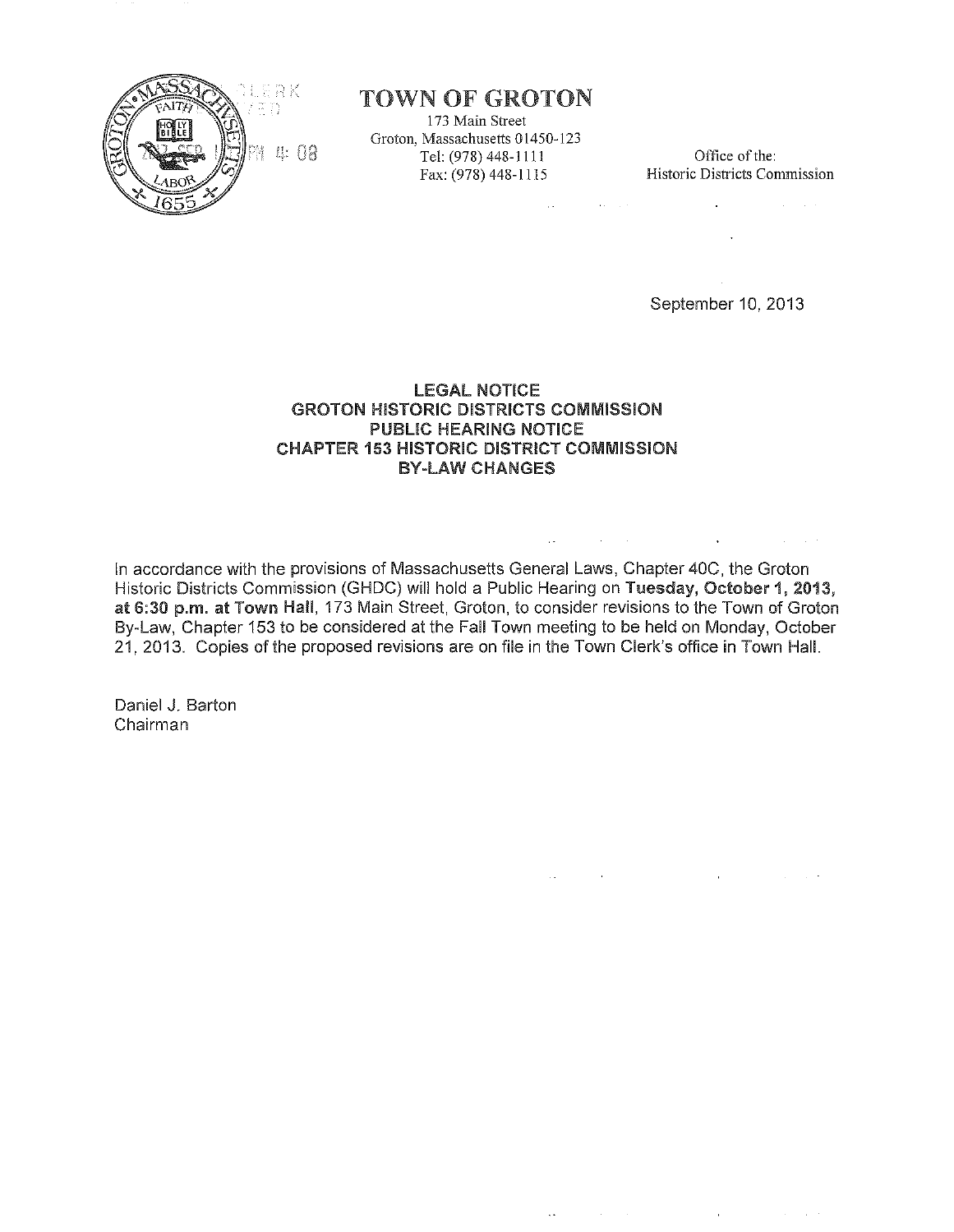

## TOWN OF GROTON

173 Main Street Groton, Massachusetts 01450 Tel: (978) 448-1100 Fax: (978) 448-1113

Office of the: Historic Districts Commission

## **Chapter 153 HISTORIC DISTRICTS AND COMMISSION**

## **Section 153-1 Purpose**

The purpose of this Chapter is to promote the educational, cultural, economic, and general welfare of the public through the preservation and protection of historical and/or significant buildings within the Districts, of the distinctive characteristics of buildings, places, and landscapes significant in the history of the Commonwealth and the Town of Groton through the preservation, maintenance, and development of appropriate settings, architecture, landscapes, and streetscapes within the Historic Districts; this Chapter is intended to protect the character of Groton by ensuring that changes to existing buildings, settings, landscapes, and streetscapes are compatible with and enhance the character of the Districts and that new structures as may be built within the Districts employ the degree of architectural integrity and standard of materials and construction so as to enhance rather than detract from the District.

#### **Section 153-2 Establishment of Districts**

 $\Lambda$ .

(1.)Beginning at a point on the center line of Main Street, at the southeast corner of the Prescott Common, thence running 300 feet northwesterly to a point opposite the boundary line between Lots 0263 and 0265; northeasterly along said boundary for 1,000 feet to a point in line with the westerly boundary of Lot 0262; thence approximately 1,450 feet to a point in the center of Lowell Road; westerly a distance of approximately 300 feet following the center of Lowell Road to a point 600 feet from the intersection of Lowell Road and Main Street, thence northwesterly on a line east of and parallel to Main Street, to a point in the center of Mayfield Road; south and westerly following the center of Mayfield Road to the center of Main Street at a point opposite Court Street; westerly on Court Street to a point 200 feet, thence on a line southeast and south 200 feet from and parallel to Main Street to a point in the Center of Old Ayer Road, thence along the center of Old Ayer Road south of the Prescott Common to the point of beginning as shown on the Plan of Historic Districts of the Town of Groton dated March 10, 2003, said plan being on record with the Town Clerk.

(2) Beginning at a point in the center of Pleasant Street 300 feet east of the Common at the intersection of Pleasant Street and ill Street, thence running 400 feet northwesterly, thence on a line southwesterly and southerly parallel to and northwest of Pleasant Street and west of Farmers Row to the center of Joy Lane, thence easterly on a line to a point 400 feet east of Farmers Row, then on a line northerly and northeasterly to a point at the intersection of the southwest corner of Lots 090 and 089, thence on a line to the center of Pleasant Street at the point of beginning as shown on the Plan of Historic Districts of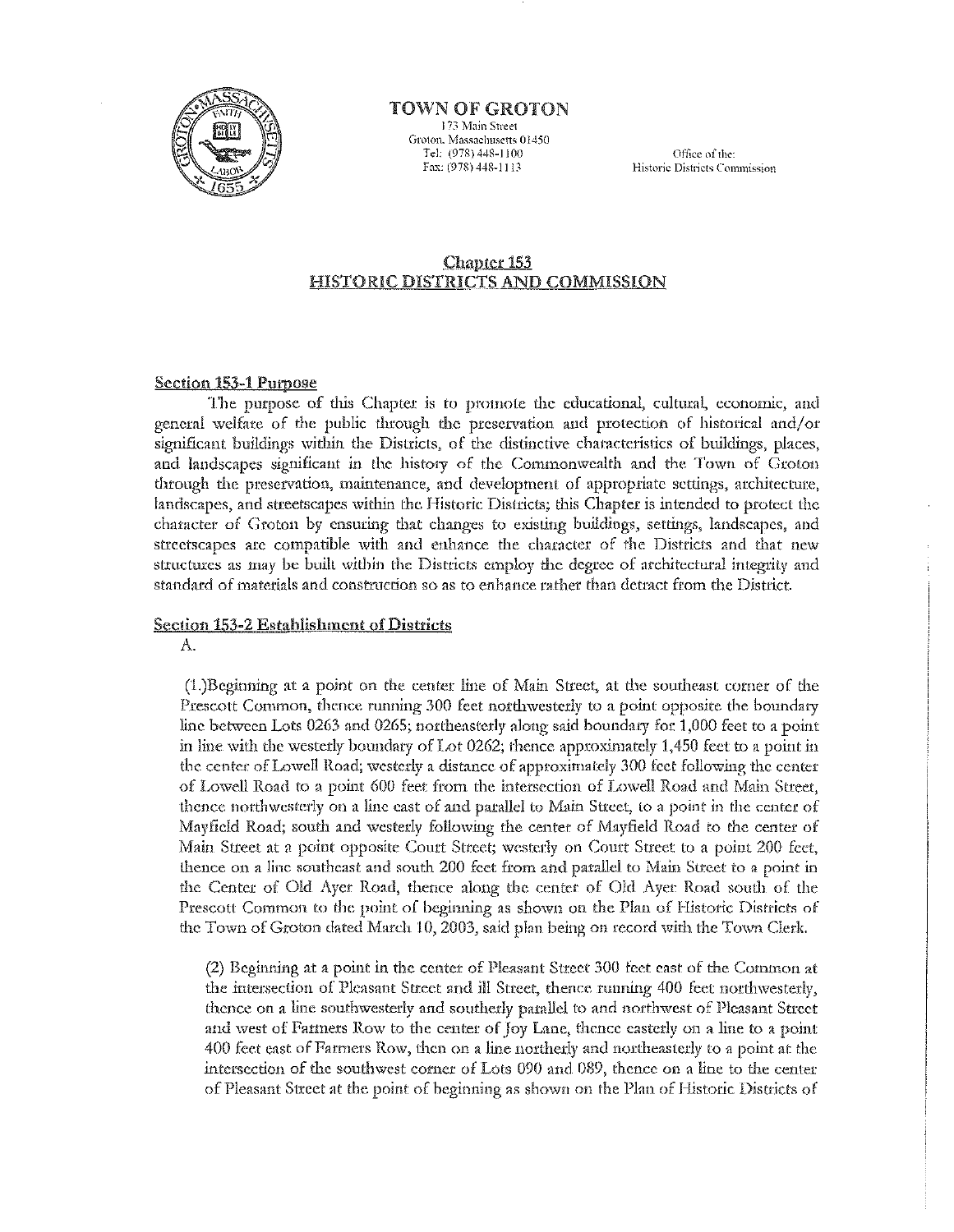the Town of Groton dated March 10, 2003, said plan being on record with the Town Clerk.

(3) Beginning at a point in the center of Mayfield Road and following the boundary line of Lots O-184 and O-182 to a point 200 feet east of the center of Hollis Street, thence running northerly parallel to the center of Hollis Street to a point midway between the boundary line of Lot J-120, thence northwesterly to a point 200 feet from the center of School Street on the boundary line of Lots J-115 and J-116, southwesterly from this point on a line parallel to and 200 feet northwesterly of School Street to the center of Main Street, thence along the center of Main Street to the intersection of Elm Street, southwesterly along the center of Elm Street for 200 feet, thence southeasterly parallel to and 200 feet southwesterly from the center of Main Street to the center of Court Street, **then on a line in the center of Court Street to the Center of Main Street, thence on a line** southeasterly to the intersection of Hollis and Main Street and along the center of Mayfield Road to the point of beginning as shown on the Plan of Historic Districts of the Town of Groton dated March 10, 2003, said plan being on record with the Town Clerk.

B. Regulation of properties, structures, and landscapes under the authority of this Chapter and by Chapter 40C of the General Laws shall involve the portions of such properties, structures, and landscapes within the Districts that are visible from public ways, ways to which the public has access, pedestrian walkways or trails to which the public has access, parking areas to which the public has access, public parks, public bodies of water, or otherwise visible to the public in the opinion of the Commission. The Commission may consider and approve screening it deems appropriate so as to obscure the view of incongruous elements. In instances where the district docs not encompass an entire property (so-called split zone properties) the Commission shall be consulted as to changes to the portion(s) of such properties which lie outside the District wben such portion is in view from a public way or way to which the public has access, pedestrian walkways or trails to which the public has access, parking areas to which the public has access, public parks, public bodies of water, or otherwise visible to the public in the opinion of the Commission so as to develop appropriate methods of screening if warranted in the opinion of the Commission.

# Section 153-3 Establishment of Historic Districts Commission; membership. [Amended 4-27-2009 ATM, Art. 19!

There is hereby established an Historic District Commission, under the provisions of MGL Chapter 40C, consisting of five members and two alternate members to be appointed by the Town Manager.

- A. \'(!hen the Historic District Commission is first established, one member shall be appointed for a term of one year, and one altenutc member shall be appointed fot a **term** of two years, and their successors shall be appointed in like manner for terms of **three years.**
- B. The members of the Historic District Commission shall be made up as follows: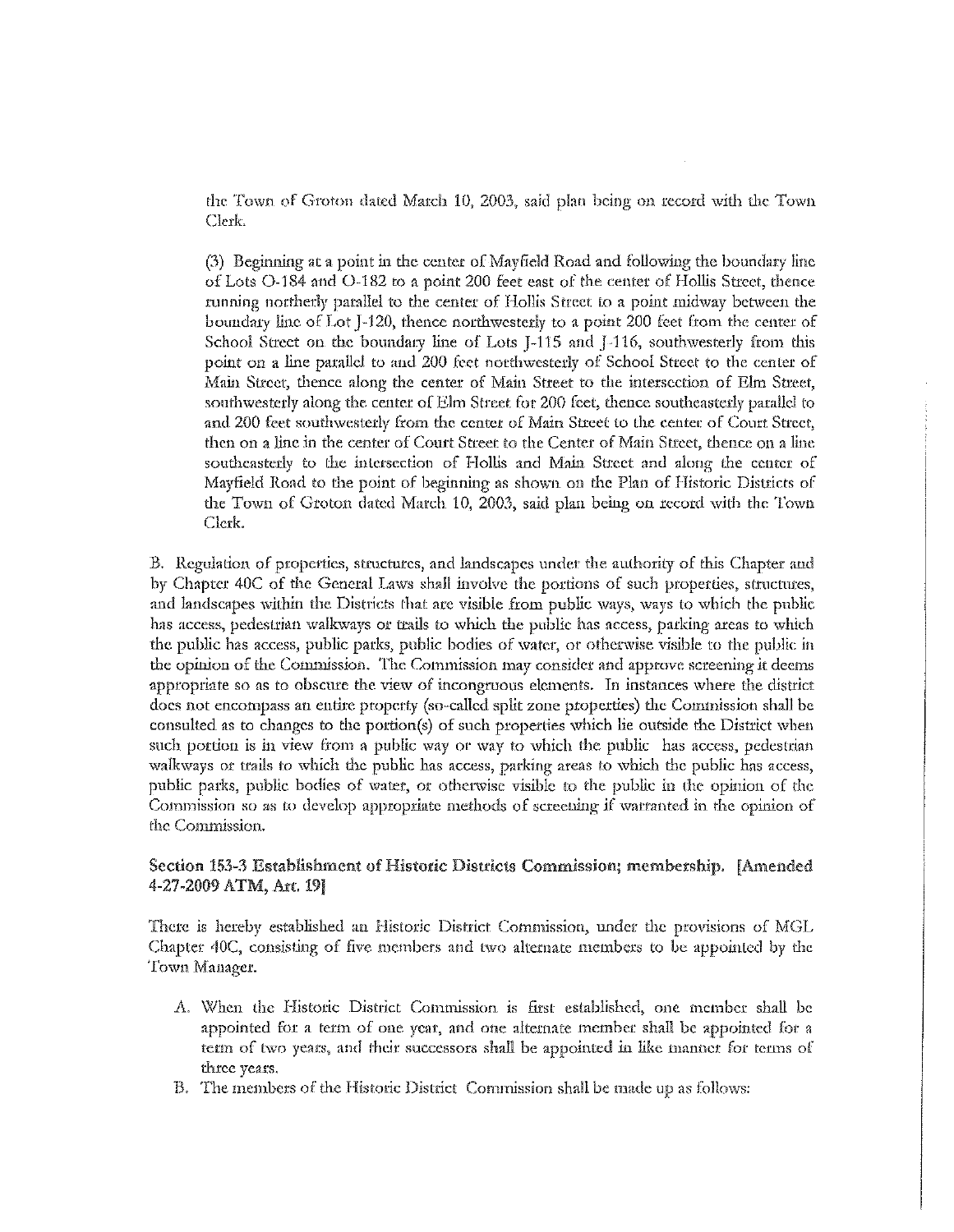Two from three nominees submitted by the Groton Historical Society.

One, if possible from two nominees, one of whom shall be submitted by the Massachusetts State Chapter of the American Institute of Architects and one of whom shall be submitted by the Boston Society of Landscape Architects.

Two additional members without designation.

One or more of the foregoing shall, if possible, be a resident of the area or areas included in the Groton Historic Districts.

# **Section 153-4 Powers and Duties of Commission**

- A. The Historic Districts Commission shall have all of the authority, power, and duties of Historic District Commissions provided in Chapter 40C as it may be hereafter amended, including but not limited to:
- 1. Alterations and/or additions to the exterior of structures and buildings within the district:
- 2. Construction of new structures and buildings within the District;
- 3. The incorporation of or removal of landscaping and/or landscape features within the District including but not limited to driveways, guardrails, bollards walkways, fences, retaining walls, lighting, light fixtures, and yard ornaments;
- The attachment to the exterior of a building or structure or the freestanding placement 4. adjacent thereto of satellite dishes, antennae, awnings, utility connections, structures, or other apparatus, heating or air conditioning units or equipment, or other appendages; signage, temporary or permanent;
- 5. Signage, temporary or permanent, attached or freestanding, except for road signs installed in accordance with and following the specifications of Mass Highway the installation of which and the location thereof have been coordinated with and reviewed and approved by the Commission;
- 6. Temporary or permanent recreational features such as tennis courts, swimming pools, or skating rinks;
- 7. Changes of material, style, or color of exterior elements;
- 8. The approval or prohibition of the demolition or removal of structures or buildings or portions thereof;
- 9. The installation of solar or wind utility structures, components, or apparatus; and
- 10. Alterations or changes to landscapes, streetscapes, or other elements which in a material way impact the visual integrity of the Districts.
- B. In the review of all matters submitted to it for approval under Chapter 40C Section 6 the Commission shall consider those matters set forth in Chapter 40C Section 7. The Commission may approve significant alterations or additions to existing structures or landscapes when the final result as proposed will be historically and/or architecturally